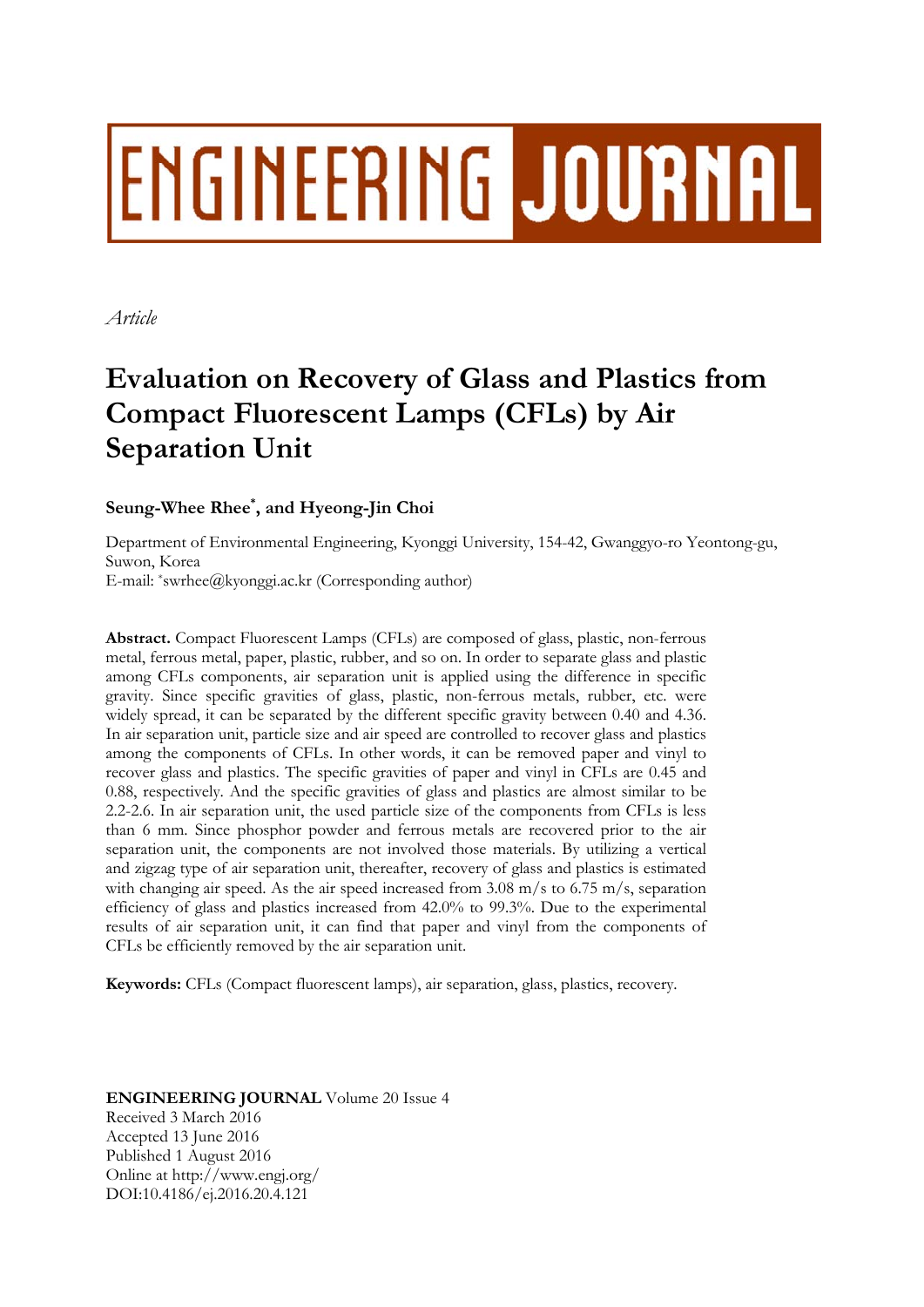#### **1. Introduction**

Lamps can be mainly classified by several types such as linear type, U type, compact type, and ring types. In Korea, about 28% of lamps among spent fluorescent lamps (SFLs) were estimated by compact type. The generation of SFLs was anticipated about 120 million lamps in 2013[1]. SFLs were managed by Extended Producer Responsibility (EPR) system from 2004 [2]. According to Ministry of Environment in Korea, approximately 30% of SFLs were recycled in 2013 but about 70% of SFLs may not manage properly. Therefore, the recycling rate of SFLs should be increased by applying the best available technology (BAT) sufficiently.

Before the recovery of ferrous or non-ferrous metals or other components from CFLs, mercury should be removed completely. Most of mercury in SFLs exists in phosphor powder so that the collection of phosphor powder may be crucial point using a special separation technology. Jang *et al.* [3] reported that 94% or more of total mercury remains in phosphor powder and glass matrix with very little mercury in vapor phase. When phosphor powder can be separated completely from the components of SFLs, the mercury concentration in the components except phosphor powder may be less than the regulatory level. In USA, Universal Waste Rule has controlled wastes containing mercury. In USEPA, high mercury wastes are classified by total mercury content which should be greater than  $260 \text{ mg/kg}$  [4, 5]. According to regulation of mercury in Korea, wastes containing mercury should be controlled below the limit of standard (0.005 mg/L), as determined by the Korea extraction test (KET) [2].

In order to recycle the valuable materials from SFLs such as glass, ferrous and non-ferrous metals, and plastics, Sweden, Germany and Austria have applied to use the Best Available Technology (BAT) [6, 7]. And wastes containing mercury after using BAT are treated in landfill site by using special containers [8, 9].

In general, compact fluorescent lamps (CFLs) are composed with lamp, electronic ballast, and ballast housing as shown in Fig. 1. In electronic ballast, there was included capacitor, resistor, transformer and transistor to flow the current to filament in lamp. In lamp, there existed filament, glass, phosphor powder, and mercury. Although recycling companies have tried to recover valuable materials from CFLs over several decades, those were not recovered efficiently because the essential components such as resistor and transformer in electronic ballast had complex structures with several materials such as copper, film, and paper to produce current flow.

In this study, CFLs from 3 manufactures (A, B, C) were crushed by hammer crusher and phosphor powder was separated from the components of CFLs to eliminate mercury efficiently. Before carrying out air separation, the weight, specific gravity and particle size of major components of CFLs are examined. The yield and reject rate of materials from CFLs with air speed were investigated to estimate the separation efficiency of materials. In air separation unit, light materials such as paper and film can be readily separated from heavy materials such as glass, plastics, and metals.



(a) CFLs structure (b) Electronic ballast

Fig. 1. The structure of electronic ballast in CFLs.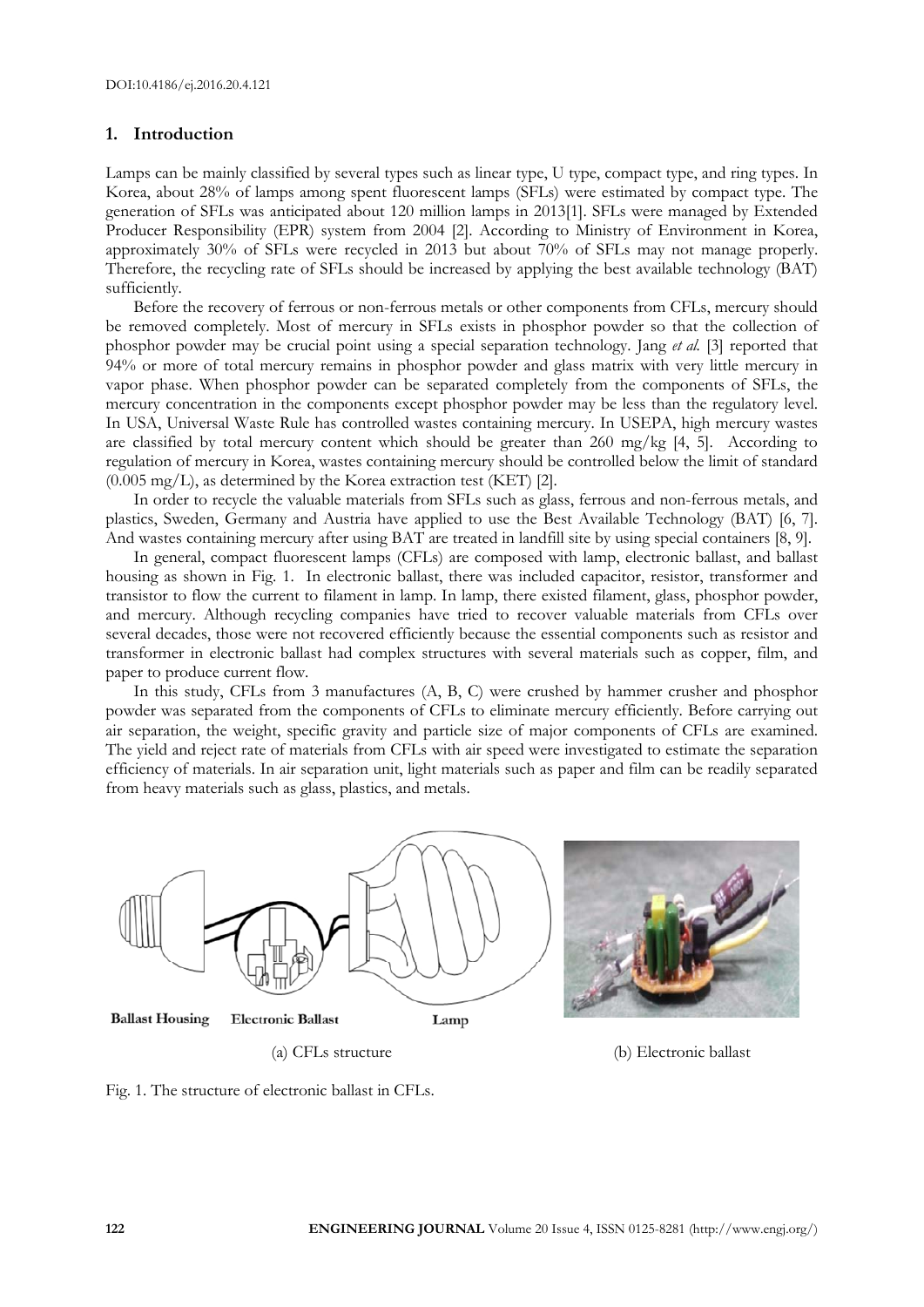#### **2. Theoretical Background**

In order to separate paper and film from the components of CFLs, the theory of a binary separation system can be applied. The objective of the binary separation system is to split a binary-feed material into the individual different components by exploiting some difference in the material properties. Measurement of how well the separation works was used by two parameters; recovery and purity. The two components x (paper and film) and y (the other components from CFLs) in the binary-feed materials are separated so that x goes to recovery stream 1 and y goes to reject stream 2. Unfortunately, some of the y mistakenly ends up in recovery stream 1 and some of the x comes out in reject stream 2. The recovery rate of component x in recovery stream 1 is defined as Eq. (1). Similarly, the recovery rate of material y in reject stream 2 can be expressed by Eq. (2).

Recycling efficiency in the binary separation system can be described by Worrell and Rietema, Recycling efficiency of paper and film can be derived from a definition of a "degree of segregation". The recycling efficiency by Worrell can be expressed as Eq. (3) and the recycling efficiency by Rietema can be expressed as Eq. (4).

$$
Recovery rate (X) = R(x1) = \left(\frac{x_1}{x_0}\right) \times 100\%
$$
\n(1)

$$
Recovery rate (Y) = R(y2) = \left(\frac{y_2}{y_0}\right) \times 100\%
$$
 (2)

$$
\text{Worrell Efficiency}(E) = \left(\frac{x_1}{x_0}\right) \times \left(\frac{y_2}{y_0}\right) \times 100\% \tag{3}
$$

Rietema Efficiency(E) = 
$$
\left| \left( \frac{x_1}{x_0} \right) - \left( \frac{y_1}{y_0} \right) \right| \times 100\%
$$
 (4)

#### **3. Material and Method**

#### **3.1. Materials**

Compact fluorescent lamps (CFL, 20 W) from 3 manufactures are used in the air separation unit. The major components of CFL from 3 manufactures (A, B, C) are shown in Table 1 [10]. The total mass of CFL can be varied with lamp manufacture s [11]. Also, mass of the components from CFLs is different from lamp manufactures. From Table 1, it can be found that lamp manufactures used different materials to produce CFLs. Regardless of lamp manufactures, the mass of glass was the highest as an average value of 41 g and the mass of plastics was about 17 g. Hence, the portion of glass and plastic in CFL was almost 70% in weight.

Before the air separation experiment, among the components of CFLs, ferrous metals were separated by a magnetic separator and non-ferrous metals were collected by an eddy current unit. Hence, the components used in the air separation experiment have not ferrous and non-ferrous metals as shown in Table 2.

The components from CFLs used in the air separation unit can be classified by specific gravity. Since specific gravity of paper and film is less than 1.0, those materials can be described as light materials. Since specific gravity of glass, plastics, binder, and rubber is higher than 1.0, on the contrary, those materials can be described as heavy materials. From the based on the specific gravity of the components from CFLs, the possibility of separation of paper and film may be reasonable in the air separator unit.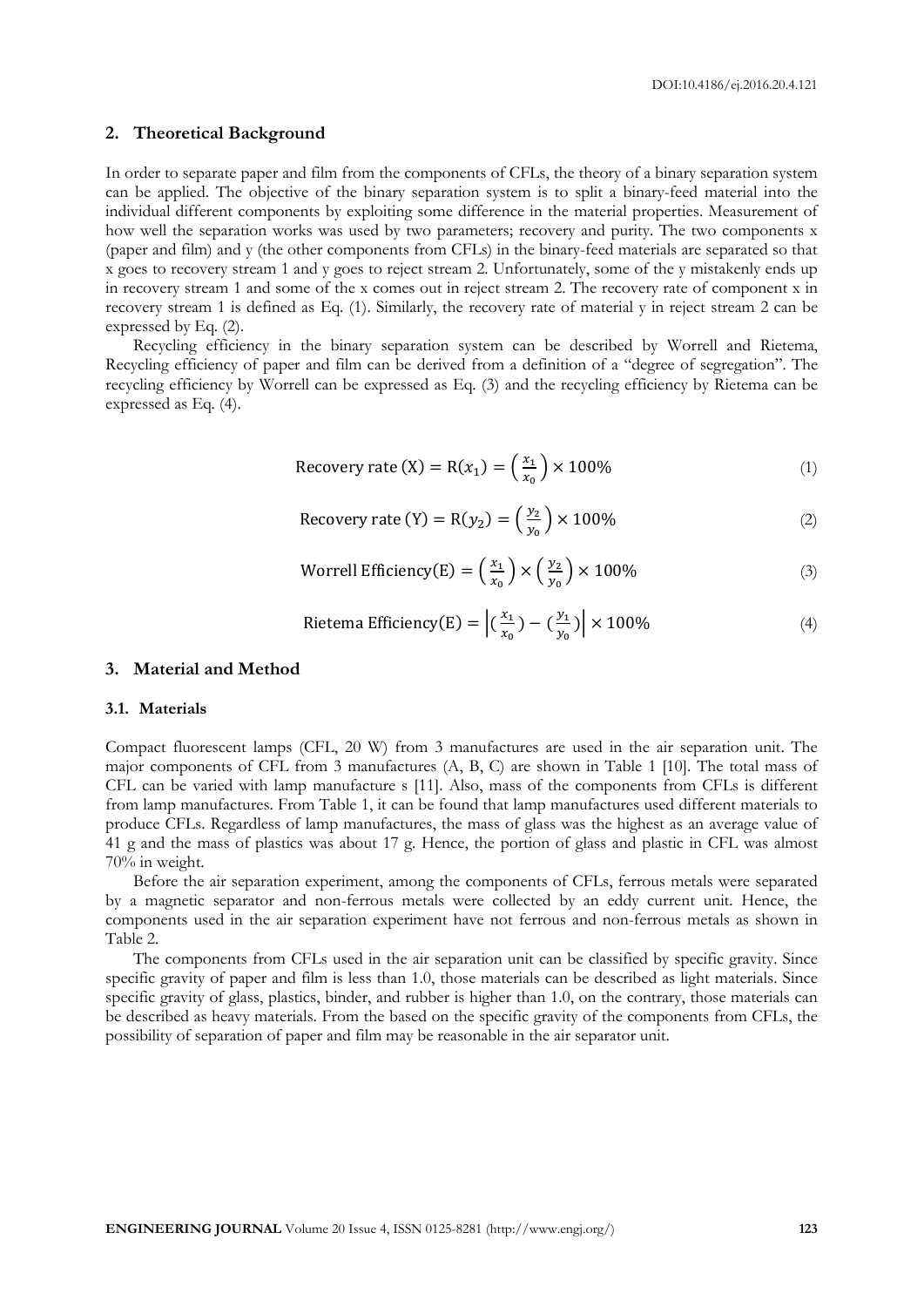| Component          |       |       |       |         |
|--------------------|-------|-------|-------|---------|
|                    | A     | В     | C     | Average |
| Glass              | 37.85 | 45.43 | 40.10 | 41.13   |
| Phosphor powder    | 0.51  | 0.69  | 0.57  | 0.59    |
| Non-ferrous metals | 3.36  | 4.83  | 3.95  | 4.05    |
| Ferrous metals     | 8.95  | 12.76 | 9.54  | 10.42   |
| Plastics           | 16.01 | 17.51 | 16.43 | 16.65   |
| Paper              | 1.37  | 1.67  | 1.43  | 1.49    |
| Vinyl              | 0.64  | 0.76  | 0.79  | 0.73    |
| Binder             | 2.40  | 4.69  | 2.97  | 3.35    |
| Rubber             | 4.81  | 5.70  | 5.63  | 5.38    |
| Total              | 75.90 | 94.04 | 81.41 | 83.79   |

Table 1. The major components of compact florescent lamps (g).

Table 2. Specification of sample for experiment.

| Component |       | Weight        |                  |  |
|-----------|-------|---------------|------------------|--|
|           | (ջ)   | $\frac{1}{2}$ | Specific gravity |  |
| Glass     | 41.13 | 59.84         | $2.39 - 2.77$    |  |
| Plastics  | 16.65 | 24.23         | $1.19 - 1.67$    |  |
| Paper     | 1.49  | 2.17          | $0.40 \sim 0.51$ |  |
| Vinyl     | 0.73  | 1.06          | $0.92 - 0.95$    |  |
| Binder    | 3.35  | 4.87          | $1.05 \sim 1.20$ |  |
| Rubber    | 5.38  | 7.83          | $1.45 \sim 2.40$ |  |
| Total     | 68.73 | 100.00        |                  |  |

#### **3.2. Experimental Apparatus**

An experimental apparatus of air separation unit for the separation of the components of CFLs used in this study is as shown in Fig. 1. The experimental apparatus is composed of input guide assembly for inserting the components of CFLs, air injection assembly for blowing the components, cyclone to collect dust in air effluent, and filter system to prevent dust emitting to the atmosphere. In the experimental apparatus, heavy materials among the components of CFLs could not follow with air flow but light materials could follow with air flow. The particle size and specific gravity could give an influence to the separation of the components of CFLs in the experimental apparatus.





Fig. 1. An experimental apparatus for CFLs.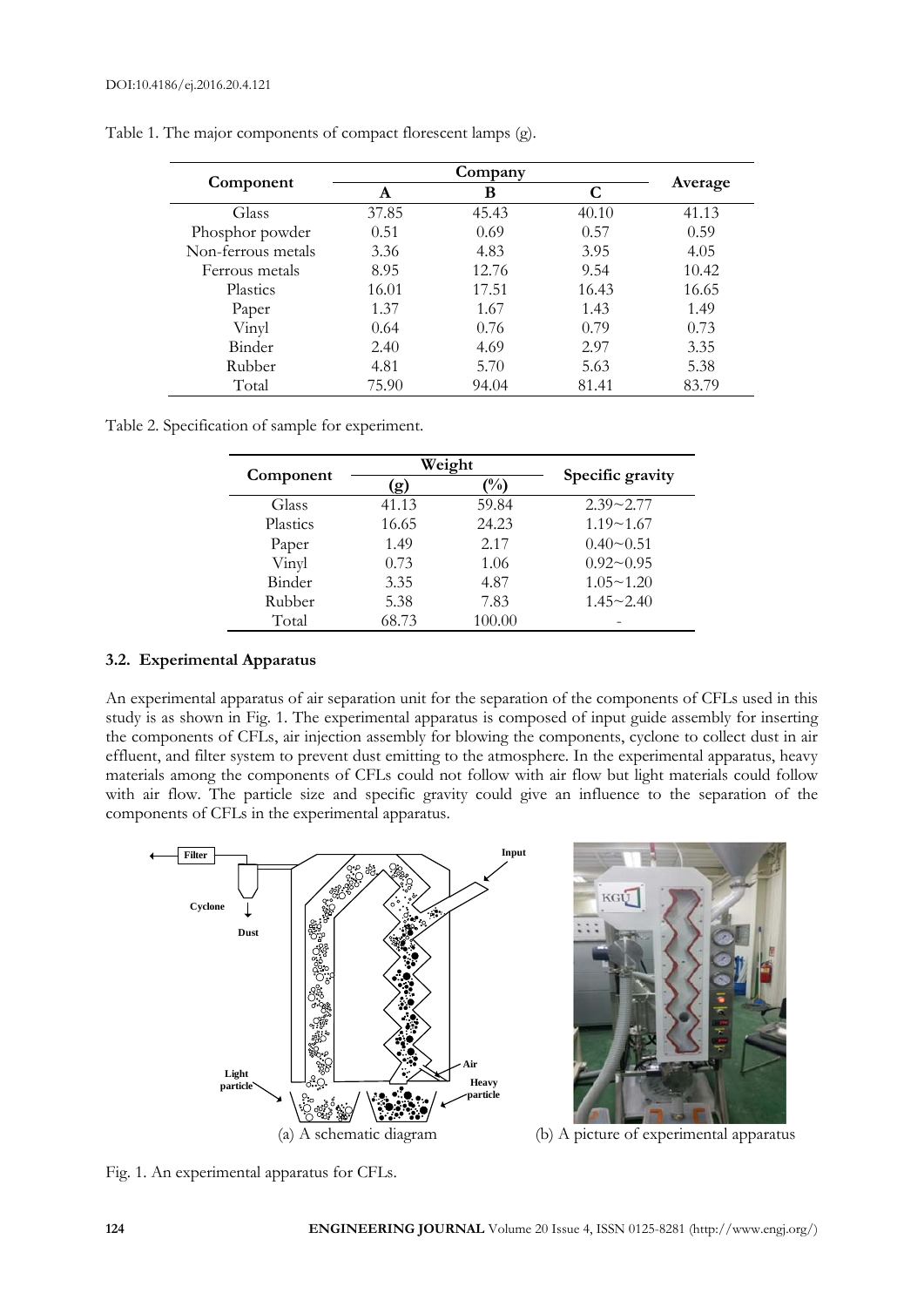#### **3.3. Experimental Method**

In the experiments, at first, particle size distribution was examined for the components of CFLs. And air flow rate in air separation unit can be changed from 1.5 m/sec to 7.0 m/s to remove paper and vinyl from other components. In order to recycle heavy materials, specific gravity of the components was also estimated. Specific gravity of paper and vinyl was less than that of water so that those may be readily separated by air flow. To obtain the average value for the components, 3 test sets were carried out for each sample because the weight of the components of CFLs might be changed significantly from one lamp to another. The separation efficiency of the air separation unit used in the experiment was evaluated by Worrell and Rietema equations.

#### **4. Result and Discussion**

#### **4.1. Particle Size Distribution**

Particle size distribution of the components for mixed CFLs from several manufactures (A, B, C) was evaluated by sieving test. From 3 test sets in sieving test, it can decide the particle size distribution of the components for CFLs with cumulative weight fraction. As shown in Fig. 2, particle size distribution can be divided by 2 groups. The 1st group was paper, vinyl, and rubber and the 2nd group was the others such as glass, plastics, and binder. The specific gravity of the 1st group except rubber was less 1.0 but that of the 2nd group was higher than 1.0. Hence, it may separate the 1st group from the 2nd group by air separation.

As shown in Table 3, the mean particles size and the characteristics particle size of the 1st group were 3.6 mm and 3.9 mm, respectively. The mean particles size and the characteristics particle size of the 2nd group were 2.7 mm and 2.9 mm, respectively. As the particle size of the components is decreases, hence, the specific gravity of the components is increased except rubber. With respect to rubber, the specific gravity is higher than 1.0 but the particle size distribution was belongs to the 1st group.



Fig. 2. Particle size distribution of the components of CFL with cumulative weight fraction.

Table 3. Mean and characteristic particle size of components of CFLs

| <b>Particle Size</b>                 | Components |                 |       |       |               |        |
|--------------------------------------|------------|-----------------|-------|-------|---------------|--------|
|                                      | Glass      | <b>Plastics</b> | Paper | Vinvl | <b>Binder</b> | Rubber |
| Mean particle<br>Size [mm]           | 2.65       | 2.78            | 3.57  | 3.62  | 2.73          | 3.48   |
| Characteristic<br>particle size [mm] | 2.82       | 2.90            | 3.93  | 3.89  | 2.87          | 3.80   |

**ENGINEERING JOURNAL** Volume 20 Issue 4, ISSN 0125-8281 (http://www.engj.org/) **125**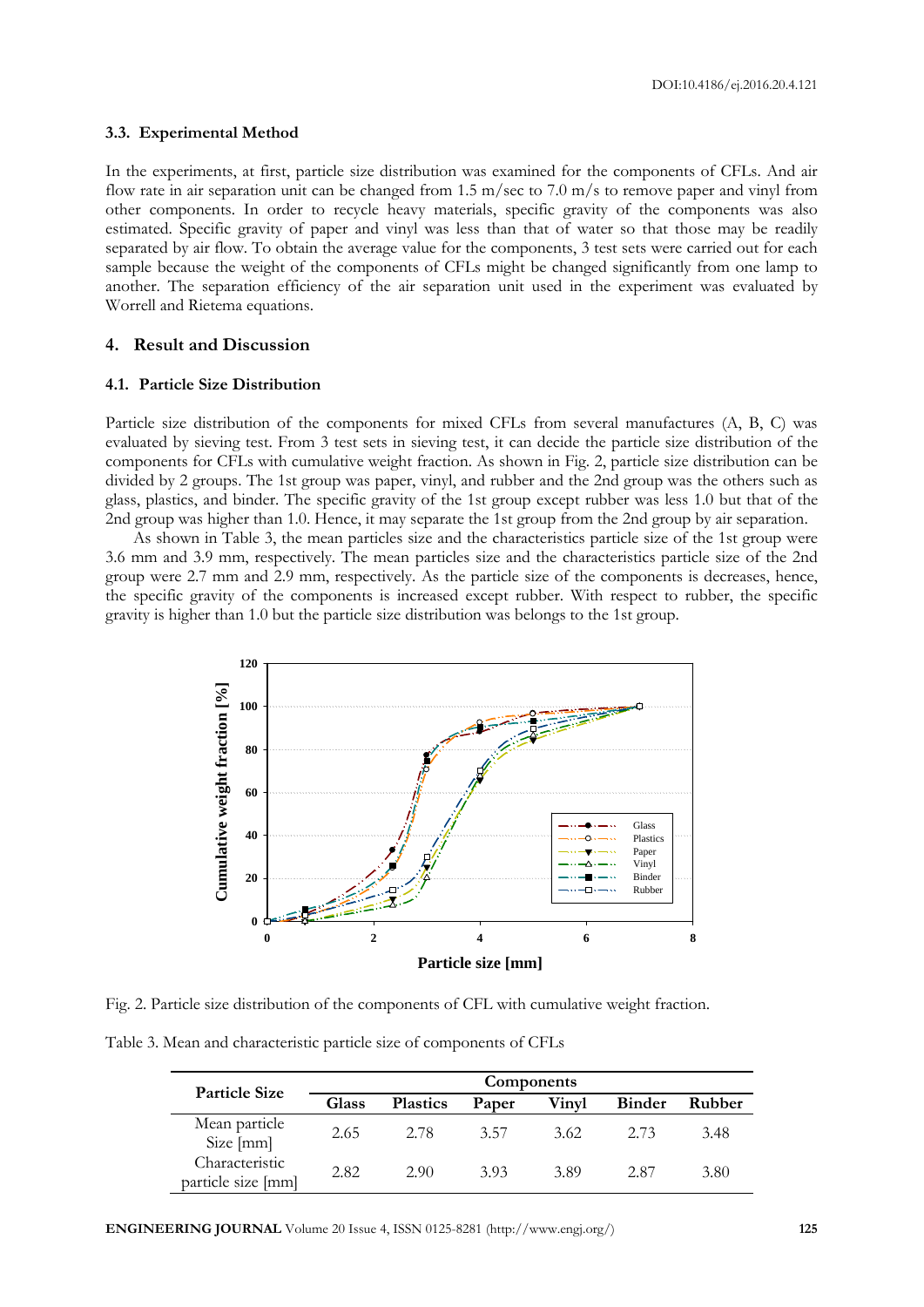#### **4.2. Binary Separation System**

Binary separation system can apply to estimate the separation efficiency for the components of CFLs in the sir separation unit. The input materials into air separation unit are consisted of the mixture of X and Y [12]. The target wastes of recovery and reject were called by X and Y, respectively. When airflow rate in air separation unit can be changed from 1.86 m/s to 6.75 m/s, recovery and reject for the components of CFLs were investigated as shown in Table 4.

In the case of airflow rate of 1.86 m/s, paper and vinyl as the 1st group were rejected by 0.93gram out of 2.22 gram but the rest components were not rejected at all. When airflow rate in the separation unit was 4.30 m/s, the reject of paper and vinyl as the 1st group was increased a little bit by 2.02 gram but the rest components were still not rejected. When airflow rate in the separation unit was 5.53 m/s, however, the reject of paper and vinyl as the 1st group was completely done and glass among the 2nd group was rejected by 0.09gram but the other components among the 2nd group were not still rejected at all. Hence, it may be desirable to decide the air flow rate between 4.30 m/s and 5.53 m/s.

From the binary separation system, as shown in Table 5, both Worrell efficiency and Rietema efficiency for the air separation unit were estimated for the components of paper and vinyl. In the case of airflow rate of 4.30 m/s, the recovery rate of paper and vinyl among the 1st group was estimated by 99.86% and the reject rate of the other components of CFL was estimated by 90.99%. However, the recovery rate of paper and vinyl was estimated by 99.37% at the airflow rate of 5.53 m/s and the other components of CFL was completely rejected when the airflow rate is higher than 5.53 m/s. Both Worrell efficiency and Rietema efficiency in the case of airflow rate of 5.53 m/s were estimated more than 99.0%. If airflow rate was greater than 5.53 m/s, both Worrell efficiency and Rietema efficiency were slightly decreased to be estimated more than 97.0%. Hence, it could be found that the optimal condition of airflow rate in the separation unit was 5.5 m/s to separate paper and vinyl from the mixed components of CFLs.

| <b>Air Velocity</b><br>[m/s] | Recovery<br>/Reject | Components [g] |                 |                  |               |        |  |
|------------------------------|---------------------|----------------|-----------------|------------------|---------------|--------|--|
|                              |                     | Glass          | <b>Plastics</b> | Paper<br>& Vinyl | <b>Binder</b> | Rubber |  |
| 1.86                         | Recovery            | 41.13          | 16.65           | 1.29             | 3.35          | 5.38   |  |
|                              | Reject              | 0.00           | 0.00            | 0.93             | 0.00          | 0.00   |  |
| 3.08                         | Recovery            | 41.13          | 16.65           | 0.63             | 3.35          | 5.38   |  |
|                              | Reject              | 0.00           | 0.00            | 1.59             | 0.00          | 0.00   |  |
| 4.30                         | Recovery            | 41.04          | 16.65           | 0.20             | 3.35          | 5.38   |  |
|                              | Reject              | 0.09           | 0.00            | 2.02             | 0.00          | 0.00   |  |
| 5.53                         | Recovery            | 40.71          | 16.65           | 0.00             | 3.35          | 5.38   |  |
|                              | Reject              | 0.42           | 0.00            | 2.22             | 0.00          | 0.00   |  |
| 6.75                         | Recovery            | 39.77          | 16.60           | 0.00             | 3.35          | 5.33   |  |
|                              | Reject              | 1.36           | 0.05            | 2.22             | 0.00          | 0.05   |  |

Table 4. The recovery and reject rate of components from CFL with air speed.

Table 5. The efficiency of materials with air velocity.

| Type                      | Air velocity $[m/s]$ |        |       |        |        |
|---------------------------|----------------------|--------|-------|--------|--------|
|                           | 1.86                 | 3.08   | 4.30  | 5.53   | 6.75   |
| X recovery $[\%]$         | 100.00               | 100.00 | 99.86 | 99.37  | 97.80  |
| Y reject $[\%]$           | 41.89                | 71.62  | 90.99 | 100.00 | 100.00 |
| Worrell efficiency $[\%]$ | 41.89                | 71.62  | 90.87 | 99.37  | 97.80  |
| Rietema efficiency [%]    | 41.89                | 71.62  | 80.86 | 99.37  | 97.80  |